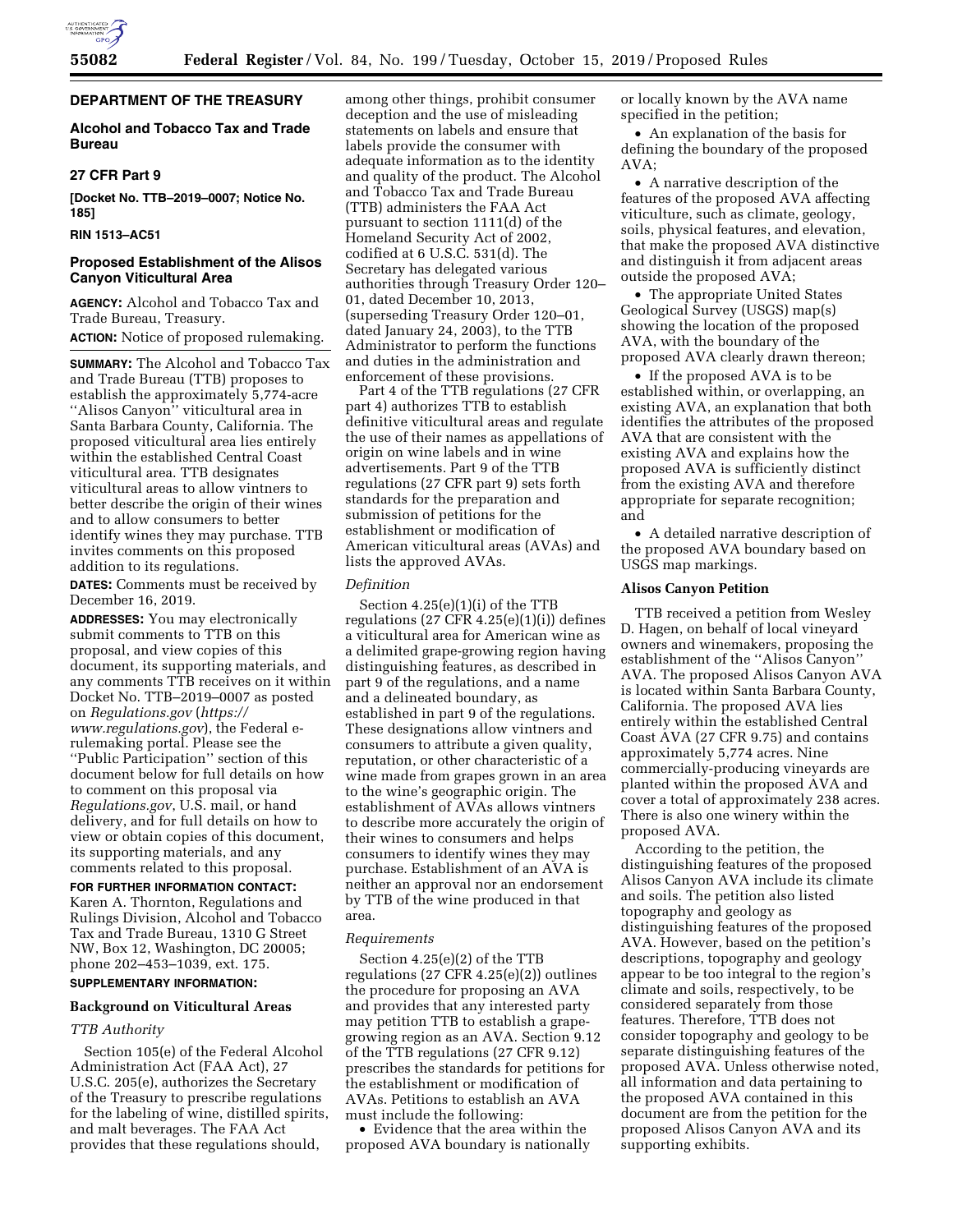#### *Name Evidence*

The proposed Alisos Canyon AVA derives its name from a geographical feature that runs through the region. U.S.G.S. maps identify the feature as "Cañada de los Alisos," which translates to ''Canyon of the White Alder Trees.'' The petition states that residents more commonly refer to the canyon as ''Alisos Canyon.'' As evidence of use of the proposed name to describe the region, the petition notes that a road running through the proposed AVA is known as ''Alisos Canyon Road,'' and a popular biking route is known as the ''Alisos Canyon Loop.'' The petition also included a page from a website for motorcycle enthusiasts that states, ''Alisos Canyon also provides you with some looping opportunities utilizing Foxen Canyon, Hwy. 154 and Hwy.  $101.^{"1}$  Finally, the petition notes that an equestrian center adjacent to the proposed AVA is called ''Alisos Canyon Equine Center.''

The petition also provided evidence that the name ''Alisos Canyon'' is used by the wine industry to describe the region of the proposed AVA. An article on a Santa Barbara County wine blog notes that, ''Starting in the east, near the northern boundary of the Santa Ynez Valley AVA, we find perhaps the area's most acclaimed sub-region: Alisos Canyon.'' 2 The article also states, ''For Rhones, Alisos Canyon is still a cool area and fairly uniform in temperature from its mouth east of the 101 most of the way to Foxen Canyon.'' An article in Wine Enthusiast is entitled ''Alisos and Foxen Canyons: Santa Barbara's Hidden Gems.'' 3 An online wine store specializing in rare wines notes on its page about Sine Qua Non winery, ''In the future, [winemaker Manfred] Krankl's newest vineyard in Alisos Canyon will be an additional component part.'' 4 Finally, the website for Thompson Vineyard, which is within the proposed Alisos Canyon AVA, features a quote from wine critic Robert Parker that says, ''One of my favorite Central Coast sites is the Santa Barbara vineyard in the Alisos Canyon known as the Thompson Vineyard.'' 5

#### *Boundary Evidence*

The proposed Alisos Canyon AVA is located in Santa Barbara County north of U.S. Highway 101. The established

5*[Thompsonvineyard.com/about-us/.](http://www.Thompsonvineyard.com/about-us/)* 

Santa Maria Valley AVA (27 CFR 9.28) lies to the north of the proposed AVA, and the established Santa Ynez Valley AVA (27 CFR 9.54) is located to the south. The climate of the proposed Alisos Canyon AVA is influenced by the San Antonio Creek drainage system, and the proposed northern boundary separates this drainage system from the Santa Maria River drainage system. The eastern boundary approximates the limit of the marine-cooled air flowing inland from the Pacific Ocean via the San Antonio Creek drainage system. Additionally, the petition notes that the region east of the proposed AVA is a different geological feature commonly known as Foxen Canyon. The southern boundary separates the proposed AVA from the region of the Santa Ynez Valley AVA, whose climate is influenced by the Santa Ynez River drainage system. The western boundary separates the proposed AVA from the coastal region of Santa Barbara County, whose climate is more strongly influenced by marine air. The petition also notes that the western boundary separates the proposed AVA from a separate geological feature known as Cat Canyon.

#### *Distinguishing Features*

The distinguishing features of the proposed Alisos Canyon AVA are its climate and soils.

## Climate

The proposed Alisos Canyon AVA is located along the drainage system of San Antonio Creek, which flows into the Pacific Ocean. Cool marine air travels inland via the drainage system and affects temperatures. As the air travels up the San Antonio Creek and its drainage system, it becomes warmer. The proposed AVA is approximately 25 miles from the ocean and situated in a transitional region, between the cooler coastal regions and the warmer inland areas. According to the petition, the proposed AVA's location is a ''Goldilocks Rhone Zone,'' meaning that temperatures are neither too hot nor too cold for growing Rhone wine varietals such as Syrah, which is the most common varietal grown in the proposed AVA.

The petition included information on the average growing degree day 6 (GDD) accumulations from 1981 through 2015 from two locations within the proposed

AVA and eight locations in the surrounding regions.

| Average GDD accumulations from 1981- |  |
|--------------------------------------|--|
| 2015                                 |  |

| Location<br>(direction from proposed<br>AVA)                            | Average GDD<br>accumulations |
|-------------------------------------------------------------------------|------------------------------|
| Proposed Alisos Canyon<br>AVA-eastern end<br>Proposed Alisos Canyon     | 2,617                        |
| AVA-western end<br>State Route 135 Corridor                             | 2,691                        |
| (northwest)<br>Sta. Rita Hills AVA (south-                              | 2,511                        |
| west)<br>Ballard Canyon AVA-south-                                      | 2,512                        |
| ern end (south)<br>Ballard Canyon AVA-north-                            | 2,776                        |
| ern end (south)<br>Sisquoc (north)<br>Comasa Canyon (east)              | 3.182<br>2,915<br>3,097      |
| Zaca Creek (east)<br>Happy Canyon of Santa Bar-<br>bara AVA (southeast) | 3,642<br>3,781               |
|                                                                         |                              |

To the northwest and southwest of the proposed AVA, the GDD accumulations are lower due to the proximity of the Pacific Ocean and the greater cooling influence of the marine air. To the immediate north of the proposed AVA in Sisquoc, GDD accumulations are higher than within the proposed AVA because ridges and hills trap warm air and block the cool marine air from entering that region. East and southeast of the proposed AVA, GDD accumulations become significantly higher as one moves beyond the extent of the marine influence. South of the proposed AVA, within the existing Ballard Canyon AVA (27 CFR 9.230), the GDD accumulations are also higher. According to the petition, the east-west valleys that bring cool marine air inland end prior to reaching the Ballard Canyon AVA, resulting in warmer temperatures than are found in the proposed Alisos Canyon AVA.

### Soils

According to the petition, the soils of the proposed Alisos Canyon AVA are primarily derived from sandstone and shale. The most common soils within the proposed AVA are the Paso Robles Formation and Careaga Sandstone, which comprise 63 percent and 13 percent of the total soils, respectively. The petition describes the Paso Robles Formation as conglomerate or gravel composed mostly of siliceous shale pebbles in sandy to somewhat clayey matrix. The petition states that the high calcium content from the shale pebbles increases the thickness of the skins of red varietal wine grapes, which in turn increases the color and tannin levels in the resulting wine. The clay content

<sup>1</sup>*[http://sbc-rides/goption.com/StreetRides/](http://sbc-rides/goption.com/StreetRides/hwy101/alisos/hwy101_alisos.html)  [hwy101/alisos/hwy101](http://sbc-rides/goption.com/StreetRides/hwy101/alisos/hwy101_alisos.html)*\_*alisos.html.* 

<sup>2</sup>*[Winemerchantcafe.com/category/los-alamos.](http://www.Winemerchantcafe.com/category/los-alamos)*  3*[Winemag.com/gallery/californias-best-syrahs/](http://www.Winemag.com/gallery/californias-best-syrahs/#gallery-carousel-3)* 

*[<sup>#</sup>gallery-carousel-3.](http://www.Winemag.com/gallery/californias-best-syrahs/#gallery-carousel-3)* 

<sup>4</sup>*[https://www.winehouse.com/product/2007-sine](https://www.winehouse.com/product/2007-sine-qua-non-grenache-pictures-california-750ml)[qua-non-grenache-pictures-california-750ml.](https://www.winehouse.com/product/2007-sine-qua-non-grenache-pictures-california-750ml)* 

<sup>6</sup>See Albert J. Winkler et al., General Viticulture 61—64 (Berkeley: University of California Press, 2nd ed. 1974). The Winkler method of calculating GDDs utilizes the monthly average above 50 degrees Fahrenheit (the minimum temperature required for grapevine growth) multiplied by the number of days in the month during the growing season.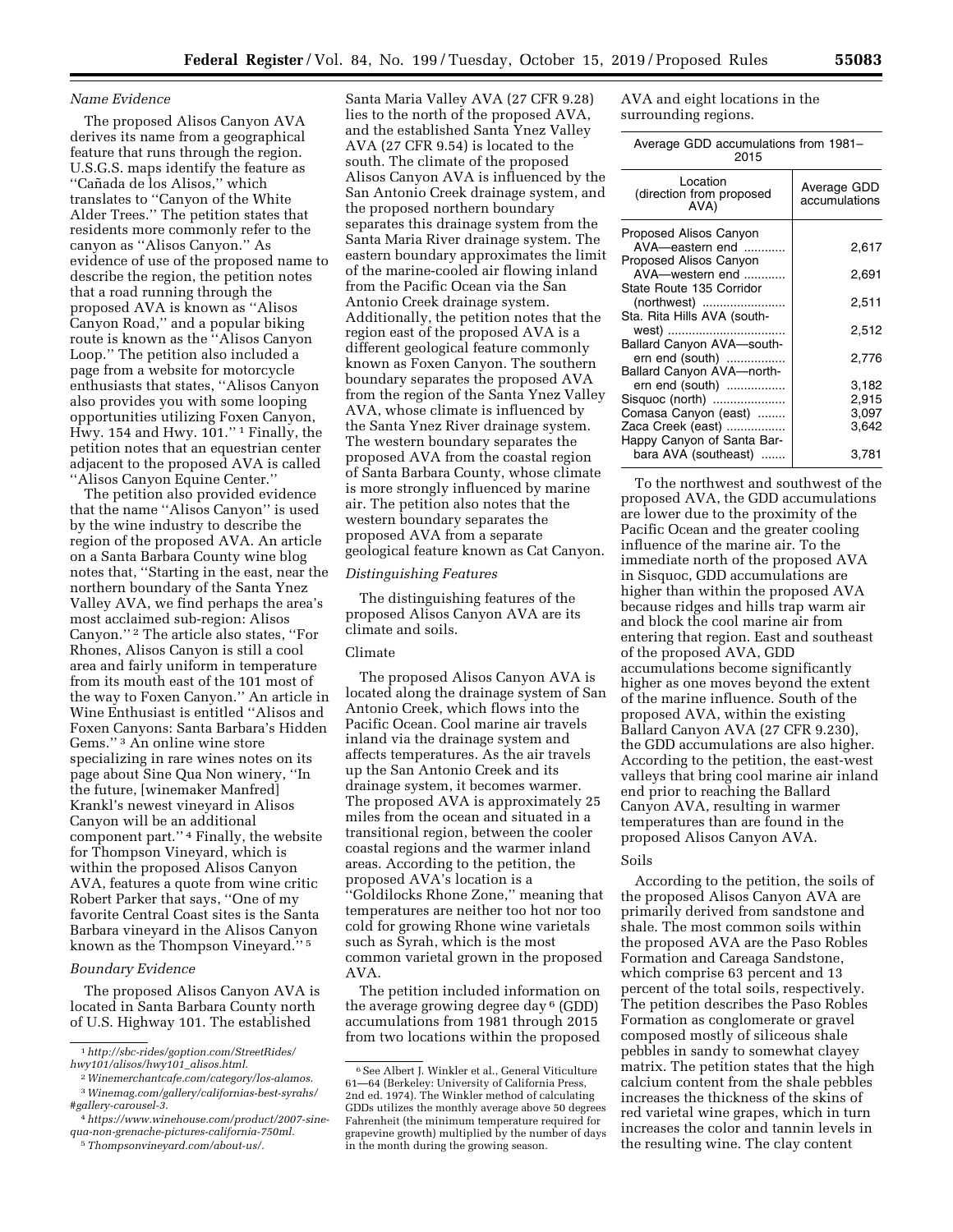aids in the uptake of nutrients to the vines.

Careaga sandstone is described as soft, fine-grained sandstone or sand, along with small marine shell fragments or pebbles. The petition states that the high sand content of the soil provides excellent drainage in vineyards, thus reducing the risks from certain pests such as nematodes and phylloxera. The low level of clay in the Careaga sandstone soils reduces the uptake of nutrients and reduces the vigor of the vines. As a result, the vines produce grapes that are smaller and have a higher skin-to-juice ratio than grapes of the same varietal grown in different soil.

The petition states that the soils to the north of the proposed Alisos Canyon AVA, in the Santa Maria Valley, have sandier topsoils than are found within the proposed AVA. South of the proposed AVA, the soils are characterized by Metz fine sandy loam. To the east of the proposed AVA, the soils are primarily derived from serpentine and chert, rather than sandstone and shale. To the west of the proposed AVA, the soils are described as deep, sandy soils of the Shedd, Chamise, and Point Sal Formation series.

#### *Summary of Distinguishing Features*

In summary, the climate and soils of the proposed Alisos Canyon AVA distinguish it from the surrounding regions. The proposed AVA has GDD accumulations that are higher than the marine-influenced regions to the northwest and southwest and are lower than the regions to the north, south, east, and southeast. The soils of the proposed AVA are derived primarily from sandstone and shale, and the most common soils are the Paso Robles Formation and Careaga sandstone. By contrast, the soils to the north of the proposed AVA contain more sand in the topsoil. The soils to the west of the proposed AVA are deeper and sandier than those of the proposed AVA, while the soils to the south of the proposed AVA are very fine sandy loams of the Mertz series. The soils to the east of the proposed AVA are derived from geologic parent materials that are not found within the proposed AVA.

## *Comparison of the Proposed Alisos Canyon AVA to the Existing Central Coast AVA*

The Central Coast AVA was established by T.D. ATF–216, published in the **Federal Register** on October 24, 1985 (50 FR 43128). It includes all or portions of the California counties of Alameda, Contra Costa, Monterey, San Benito, San Francisco, San Luis Obispo,

San Mateo, Santa Barbara, Santa Clara, and Santa Cruz. T.D. ATF–216 describes the Central Coast AVA as extending from the city of Santa Barbara to the San Francisco Bay area, and east to the California Coastal Ranges. The only distinguishing feature of the Central Coast AVA discussed in T.D. ATF–216 is that all of the included counties experience marine climate influence due to their proximity to the Pacific Ocean.

The proposed Alisos Canyon AVA is located within the Central Coast AVA and shares the basic viticultural feature of that established AVA—the marine influence that moderates growing season temperatures in the area. The moderate GDD accumulations within the proposed AVA reflect a marineinfluenced climate. However, the proposed AVA experiences a much smaller range of GDD accumulations within its proposed boundaries than the diverse, multicounty Central Coast AVA.

## **TTB Determination**

TTB concludes that the petition to establish the 5,774-acre Alisos Canyon AVA merits consideration and public comment, as invited in this notice of proposed rulemaking.

## **Boundary Description**

See the narrative description of the boundary of the petitioned-for AVA in the proposed regulatory text published at the end of this proposed rule.

#### **Maps**

The petitioner provided the required maps, and they are listed below in the proposed regulatory text.

#### **Impact on Current Wine Labels**

Part 4 of the TTB regulations prohibits any label reference on a wine that indicates or implies an origin other than the wine's true place of origin. For a wine to be labeled with an AVA name, at least 85 percent of the wine must be derived from grapes grown within the area represented by that name, and the wine must meet the other conditions listed in § 4.25(e)(3) of the TTB regulations (27 CFR 4.25(e)(3)). If the wine is not eligible for labeling with an AVA name and that name appears in the brand name, then the label is not in compliance and the bottler must change the brand name and obtain approval of a new label. Similarly, if the AVA name appears in another reference on the label in a misleading manner, the bottler would have to obtain approval of a new label. Different rules apply if a wine has a brand name containing an AVA name that was used as a brand name on a

label approved before July 7, 1986. See § 4.39(i)(2) of the TTB regulations (27 CFR  $4.39(i)(2)$  for details.

If TTB establishes this proposed AVA, its name, ''Alisos Canyon,'' will be recognized as a name of viticultural significance under § 4.39(i)(3) of the TTB regulations (27 CFR 4.39(i)(3)). The text of the proposed regulation clarifies this point. Consequently, wine bottlers using the name ''Alisos Canyon'' in a brand name, including a trademark, or in another label reference as to the origin of the wine, would have to ensure that the product is eligible to use the AVA name as an appellation of origin if this proposed rule is adopted as a final rule.

The approval of the proposed Alisos Canyon AVA would not affect any existing AVA, and any bottlers using ''Central Coast'' as an appellation of origin or in a brand name for wines made from grapes grown within the Central Coast AVA would not be affected by the establishment of this new AVA. The establishment of the proposed Alisos Canyon AVA would allow vintners to use ''Alisos Canyon'' and ''Central Coast'' as appellations of origin for wines made from grapes grown within the proposed Alisos Canyon AVA if the wines meet the eligibility requirements for the appellation.

#### **Public Participation**

#### *Comments Invited*

TTB invites comments from interested members of the public on whether it should establish the proposed AVA. TTB is also interested in receiving comments on the sufficiency and accuracy of the name, boundary, soils, climate, and other required information submitted in support of the petition. In addition, given the proposed Alisos Canyon AVA's location within the existing Central Coast AVA, TTB is interested in comments on whether the evidence submitted in the petition regarding the distinguishing features of the proposed AVA sufficiently differentiates it from the existing AVA. TTB is also interested in comments on whether the geographic features of the proposed AVA are so distinguishable from the surrounding Central Coast AVA that the proposed Alisos Canyon AVA should no longer be part of that AVA. Please provide any available specific information in support of your comments.

Because of the potential impact of the establishment of the proposed Alisos Canyon AVA on wine labels that include the term ''Alisos Canyon'' as discussed above under Impact on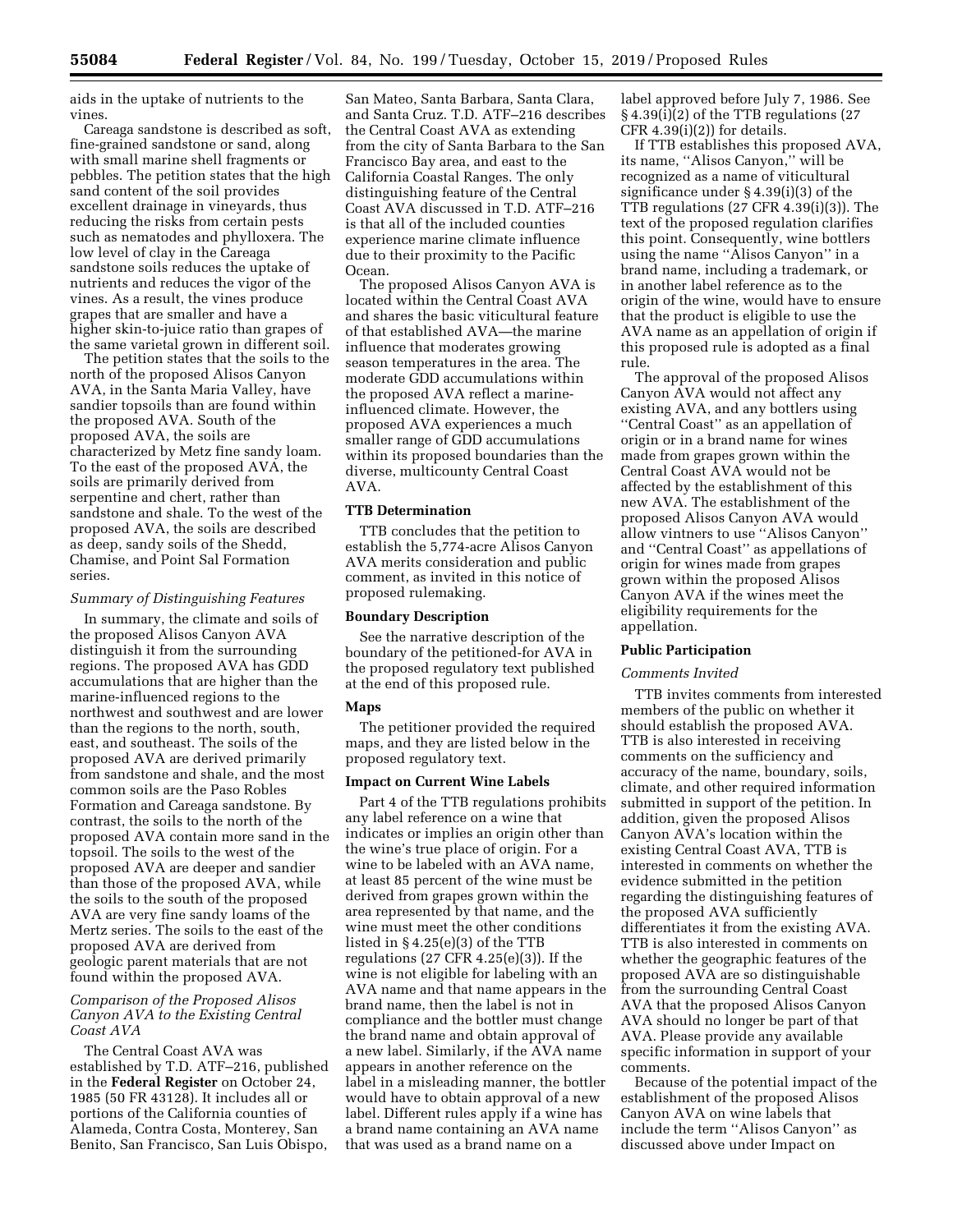Current Wine Labels, TTB is particularly interested in comments regarding whether there will be a conflict between the proposed AVA name and currently used brand names. If a commenter believes that a conflict will arise, the comment should describe the nature of that conflict, including any anticipated negative economic impact that approval of the proposed AVA will have on an existing viticultural enterprise. TTB is also interested in receiving suggestions for ways to avoid conflicts, for example, by adopting a modified or different name for the AVA.

### *Submitting Comments*

You may submit comments on this notice by using one of the following three methods:

• *Federal e-Rulemaking Portal:* You may send comments via the online comment form posted with this notice within Docket No. TTB–2019–0007 on ''*Regulations.gov*,'' the Federal erulemaking portal, at *[https://](https://www.regulations.gov) [www.regulations.gov.](https://www.regulations.gov)* A direct link to that docket is available under Notice No. 185 on the TTB website at *[https://](https://www.ttb.gov/wine/wine-rulemaking.shtml)  [www.ttb.gov/wine/wine](https://www.ttb.gov/wine/wine-rulemaking.shtml)[rulemaking.shtml.](https://www.ttb.gov/wine/wine-rulemaking.shtml)* Supplemental files may be attached to comments submitted via *Regulations.gov*. For complete instructions on how to use *Regulations.gov*, visit the site and click on the ''Help'' tab.

• *U.S. Mail:* You may send comments via postal mail to the Director, Regulations and Rulings Division, Alcohol and Tobacco Tax and Trade Bureau, 1310 G Street NW, Box 12, Washington, DC 20005.

• *Hand Delivery/Courier:* You may hand-carry your comments or have them hand-carried to the Alcohol and Tobacco Tax and Trade Bureau, 1310 G Street NW, Suite 400, Washington, DC 20005.

Please submit your comments by the closing date shown above in this notice. Your comments must reference Notice No. 185 and include your name and mailing address. Your comments also must be made in English, be legible, and be written in language acceptable for public disclosure. TTB does not acknowledge receipt of comments, and TTB considers all comments as originals.

In your comment, please clearly state if you are commenting for yourself or on behalf of an association, business, or other entity. If you are commenting on behalf of an entity, your comment must include the entity's name, as well as your name and position title. If you comment via *Regulations.gov*, please enter the entity's name in the ''Organization'' blank of the online

comment form. If you comment via postal mail or hand delivery/courier, please submit your entity's comment on letterhead.

You may also write to the Administrator before the comment closing date to ask for a public hearing. The Administrator reserves the right to determine whether to hold a public hearing.

#### *Confidentiality*

All submitted comments and attachments are part of the public record and subject to disclosure. Do not enclose any material in your comments that you consider to be confidential or inappropriate for public disclosure.

#### *Public Disclosure*

TTB will post, and you may view, copies of this notice, selected supporting materials, and any online or mailed comments received about this proposal within Docket No. TTB–2019– 0007 on the Federal e-rulemaking portal, *Regulations.gov*, at *[https://](https://www.regulations.gov) [www.regulations.gov.](https://www.regulations.gov)* A direct link to that docket is available on the TTB website at *[https://www.ttb.gov/wine/](https://www.ttb.gov/wine/wine_rulemaking.shtml)  wine*\_*[rulemaking.shtml](https://www.ttb.gov/wine/wine_rulemaking.shtml)* under Notice No. 185. You may also reach the relevant docket through the *Regulations.gov* search page at *[https://](https://www.regulations.gov) [www.regulations.gov.](https://www.regulations.gov)* For information on how to use *Regulations.gov*, click on the site's ''Help'' tab.

All posted comments will display the commenter's name, organization (if any), city, and State, and, in the case of mailed comments, all address information, including email addresses. TTB may omit voluminous attachments or material that the Bureau considers unsuitable for posting.

You may also view copies of this notice, all related petitions, maps and other supporting materials, and any electronic or mailed comments that TTB receives about this proposal by appointment at the TTB Public Reading Room, 1310 G Street NW, Suite 400, Washington, DC 20005. You may also obtain copies at 20 cents per 8.5- x 11 inch page. Please note that TTB is unable to provide copies of USGS maps or other similarly-sized documents that may be included as part of the AVA petition. Contact TTB's Regulations and Rulings Division at the above address, by email at *[https://www.ttb.gov/](https://www.ttb.gov/webforms/contact_RRD)  [webforms/contact](https://www.ttb.gov/webforms/contact_RRD)*\_*RRD.*shtm, or by telephone at 202–453–1039, ext. 175, to schedule an appointment or to request copies of comments or other materials.

## **Regulatory Flexibility Act**

TTB certifies that this proposed regulation, if adopted, would not have a significant economic impact on a substantial number of small entities. The proposed regulation imposes no new reporting, recordkeeping, or other administrative requirement. Any benefit derived from the use of a viticultural area name would be the result of a proprietor's efforts and consumer acceptance of wines from that area. Therefore, no regulatory flexibility analysis is required.

#### **Executive Order 12866**

It has been determined that this proposed rule is not a significant regulatory action as defined by Executive Order 12866 of September 30, 1993. Therefore, no regulatory assessment is required.

#### **Drafting Information**

Karen A. Thornton of the Regulations and Rulings Division drafted this notice of proposed rulemaking.

# **List of Subjects in 27 CFR Part 9**

Wine.

## **Proposed Regulatory Amendment**

For the reasons discussed in the preamble, TTB proposes to amend title 27, chapter I, part 9, Code of Federal Regulations, as follows:

## **PART 9—AMERICAN VITICULTURAL AREAS**

■ 1. The authority citation for part 9 continues to read as follows:

**Authority:** 27 U.S.C. 205.

#### **Subpart C—Approved American Viticultural Areas**

 $\blacksquare$  2. Add § 9. to read as follows: 9. \_\_\_Alisos Canyon.

(a) *Name.* The name of the viticultural area described in this section is ''Alisos Canyon''. For purposes of part 4 of this chapter, ''Alisos Canyon'' is a term of viticultural significance.

(b) *Approved maps.* The two United States Geological Survey (USGS) 1:24,000 scale topographic maps used to determine the boundary of the Alisos Canyon viticultural area are titled:

(1) Foxen Canyon, CA, 1995; and

(2) Zaca Creek, Calif., 1959.

(c) *Boundary.* The Alisos Canyon viticultural area is located in Santa Barbara County, California. The boundary of the Alisos Canyon viticultural area is as described in paragraphs (c)(1) through (8) of this section:

(1) The beginning point is on the Foxen Canyon map at an unnamed hilltop with a marked elevation of 1,137 feet, located west of the Cañada de los Coches in the La Laguna Grant. From